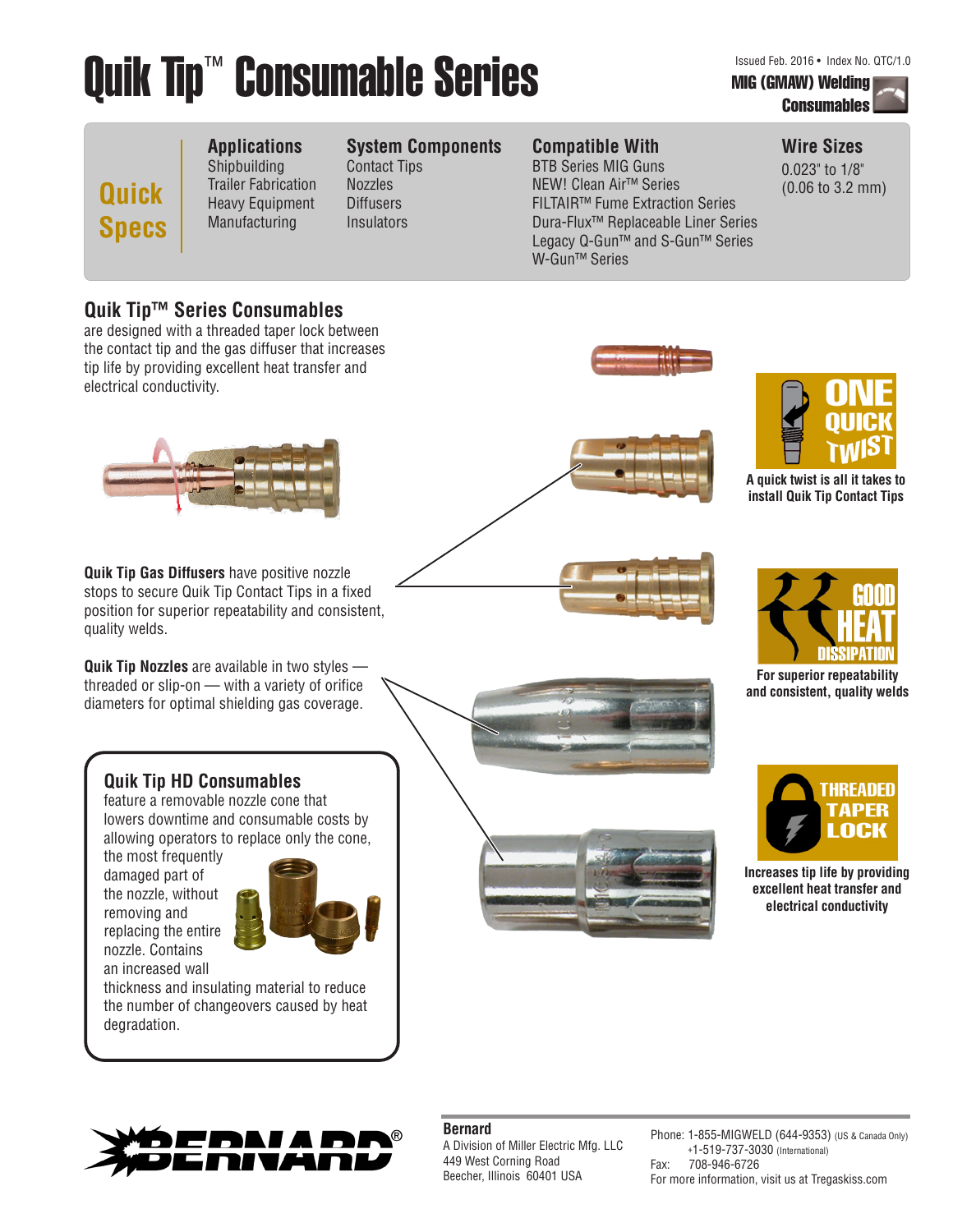## **Quik Tip Series**

## **Quik Tip™ Gas Diffusers and Nozzles**



Diffusers and nozzles are available in packages of 10, insulators in packages of 5 and contact tips in packages of 25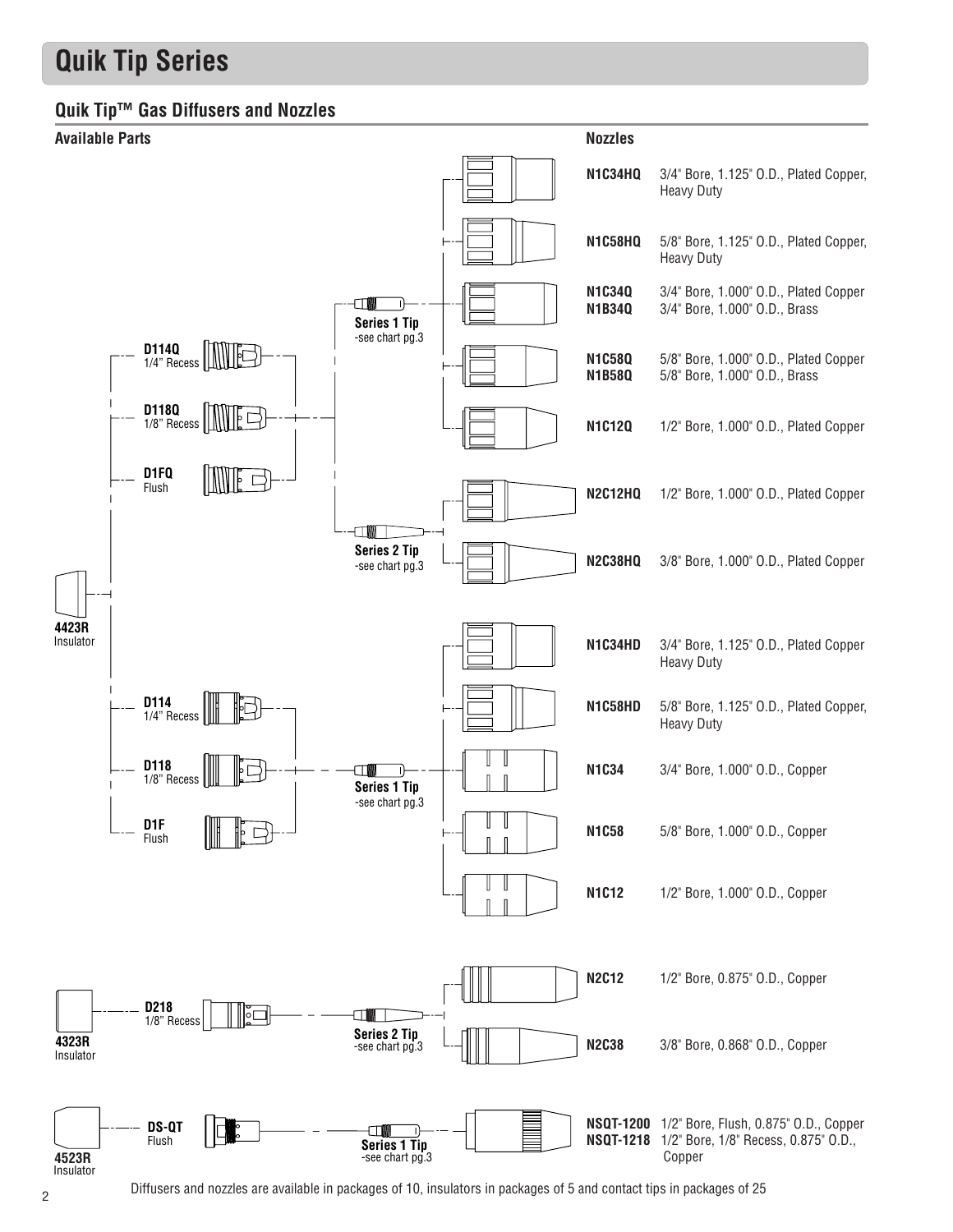## **Water-Cooled Quik Tip™ Gas Diffusers and Nozzles**



### **Quik Tip™ HD Gas Diffusers and Nozzles**



Diffusers and nozzle cones and bodies are available in packages of 10, insulators in packages of 5 and contact tips in packages of 25

## **Quik Tip Contact Tips**

| Series 1 Contact Tips (0.310" O.D. unless otherwise noted) |  |  |
|------------------------------------------------------------|--|--|
|------------------------------------------------------------|--|--|

| T1023 | 0.023" | $(0.6 \, \text{mm})$ |  |
|-------|--------|----------------------|--|
| T1030 | 0.030" | $(0.8 \, \text{mm})$ |  |
| T1035 | 0.035" | $(0.9 \, \text{mm})$ |  |
| T1039 | 0.039" | $(1.0 \, \text{mm})$ |  |
| T1045 | 0.045" | $(1.2 \, \text{mm})$ |  |
| T1364 | 3/64"  | $(1.2 \, \text{mm})$ |  |
| T1052 | 0.052" | $(1.4 \, \text{mm})$ |  |

| D. unless otherwise noted) |        |                      |                  |  |  |  |  |
|----------------------------|--------|----------------------|------------------|--|--|--|--|
| T1116                      | 1/16"  | $(1.6 \, \text{mm})$ |                  |  |  |  |  |
| T1068                      | 0.068" | $(1.7 \, \text{mm})$ |                  |  |  |  |  |
| T1072                      | 0.072" | $(1.8 \, \text{mm})$ |                  |  |  |  |  |
| T1564                      | 5/64"  | $(2.0 \, \text{mm})$ |                  |  |  |  |  |
| T1332                      | 3/32"  | $(2.4 \, \text{mm})$ | $0.350$ " $0.D.$ |  |  |  |  |
| T1764                      | 7/64"  | $(2.8 \, \text{mm})$ | $0.350"$ $0.D.$  |  |  |  |  |
| T1118                      | 1/8"   | $(3.2 \, \text{mm})$ | $0.350$ " $0.D.$ |  |  |  |  |
|                            |        |                      |                  |  |  |  |  |

## **Series 2 Contact Tips** (0.310" O.D.)

| T2023 | 0.023" | $(0.6 \, \text{mm})$ |  |  |  |  |
|-------|--------|----------------------|--|--|--|--|
| T2030 | 0.030" | $(0.8 \, \text{mm})$ |  |  |  |  |
| T2035 | 0.035" | $(0.9 \, \text{mm})$ |  |  |  |  |
| T2045 | 0.045" | $(1.2 \, \text{mm})$ |  |  |  |  |
| T2364 | 3/64"  | $(1.2 \, \text{mm})$ |  |  |  |  |
| T2052 | 0.052" | $(1.4 \, \text{mm})$ |  |  |  |  |
| T2116 | 1/16"  | $(1.6 \, \text{mm})$ |  |  |  |  |

Available in packages of 25 contact tips.



- 1. Install insulator over neck.
- 2. Trim liner to correct dimension (see Liner Trim Guidelines on page 4).
- 3. Torque diffuser onto neck to approx. 12ft-lbs.
- 4. Insert contact tip into diffuser.
- 5. Thread nozzle onto diffuser / contact tip and tighten firmly by hand.